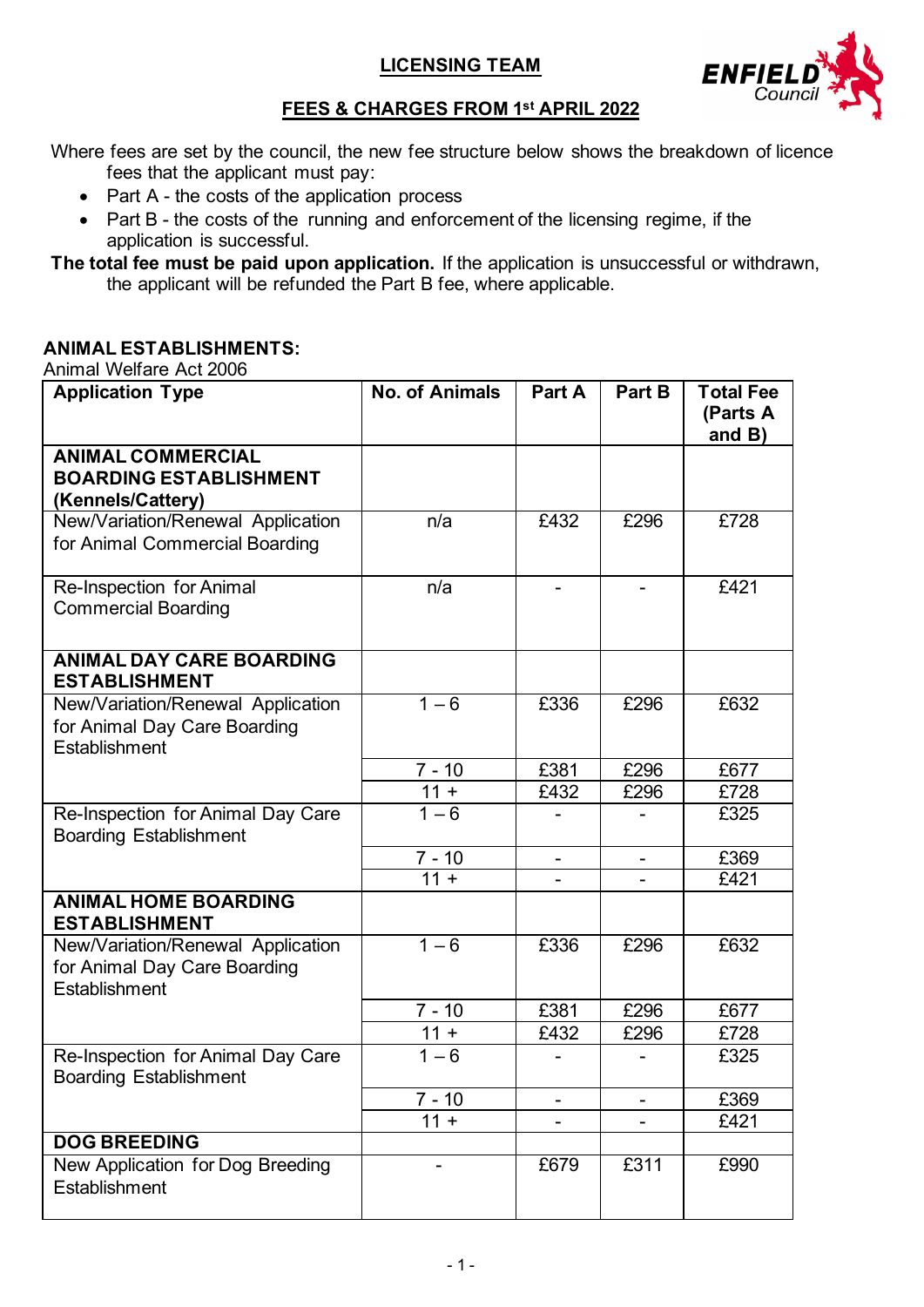| Variation/Renewal Application for<br>Dog Breeding Establishment                    |                          | £433                         | £312   | £745                                      |
|------------------------------------------------------------------------------------|--------------------------|------------------------------|--------|-------------------------------------------|
| Re-Inspection for Dog Breeding<br>Establishment (new licence)                      | $\overline{\phantom{0}}$ | $\overline{\phantom{0}}$     |        | £667                                      |
| Re-Inspection for Dog Breeding<br>Establishment (existing licence)                 |                          |                              |        | £421                                      |
| <b>PERFORMING ANIMALS</b>                                                          |                          |                              |        |                                           |
| New/Variation/Renewal Application<br>for Performing Animals                        |                          | £573                         | £296   | £869                                      |
| Re-Inspection for Performing<br>Animals                                            |                          |                              |        | £560                                      |
| <b>Application Type</b>                                                            | <b>No. of Animals</b>    | Part A                       | Part B | <b>Total Fee</b><br>(Parts A<br>and $B$ ) |
| Re-Inspection for Performing<br>Animals                                            |                          |                              |        | £539                                      |
| <b>PET SHOPS</b>                                                                   |                          |                              |        |                                           |
| New/Variation/Renewal Application<br>for Selling of Animals (Pet Shops<br>$etc.$ ) |                          | £434                         | £383   | £817                                      |
| Re-Inspection for Selling of Animals<br>(Pet Shops etc.)                           |                          |                              |        | £421                                      |
| <b>RIDING ESTABLISHMENTS</b>                                                       |                          |                              |        |                                           |
| New/Variation/Renewal Application<br>for Establishments Hiring Out<br>Horses       | Under 15                 | £586                         | £647   | £1,233                                    |
|                                                                                    | $15 - 29$                | £782                         | £843   | £1,625                                    |
|                                                                                    | $30 +$                   | £938                         | £1,000 | £1,938                                    |
| Re-Inspection for riding<br>establishments                                         | Under 15                 |                              |        | £573                                      |
|                                                                                    | $15 - 29$                | $\qquad \qquad \blacksquare$ |        | £769                                      |
|                                                                                    | $30 +$                   |                              |        | £926                                      |

**The total fee (Parts A and B) must be paid upon application.**

# **AUCTIONS:**

Greater London Council (General Powers) Act 1984

| <b>Application Type</b>                           | <b>Total Fee</b> |
|---------------------------------------------------|------------------|
| Registration to hold sales by competitive bidding | £378             |
| <b>Exemption from Registration</b>                | £127             |

# **CIVIL MARRIAGE VENUES:**

#### **Marriage Act 1949 & Civil Partnership Act 2004**

| <b>Application Type</b>                  |      | Part A   Part B | <b>Total Fee</b><br>(Parts A<br>and $B$ ) |
|------------------------------------------|------|-----------------|-------------------------------------------|
| New Application for Civil Marriage Venue | £657 | £447            | £1.104                                    |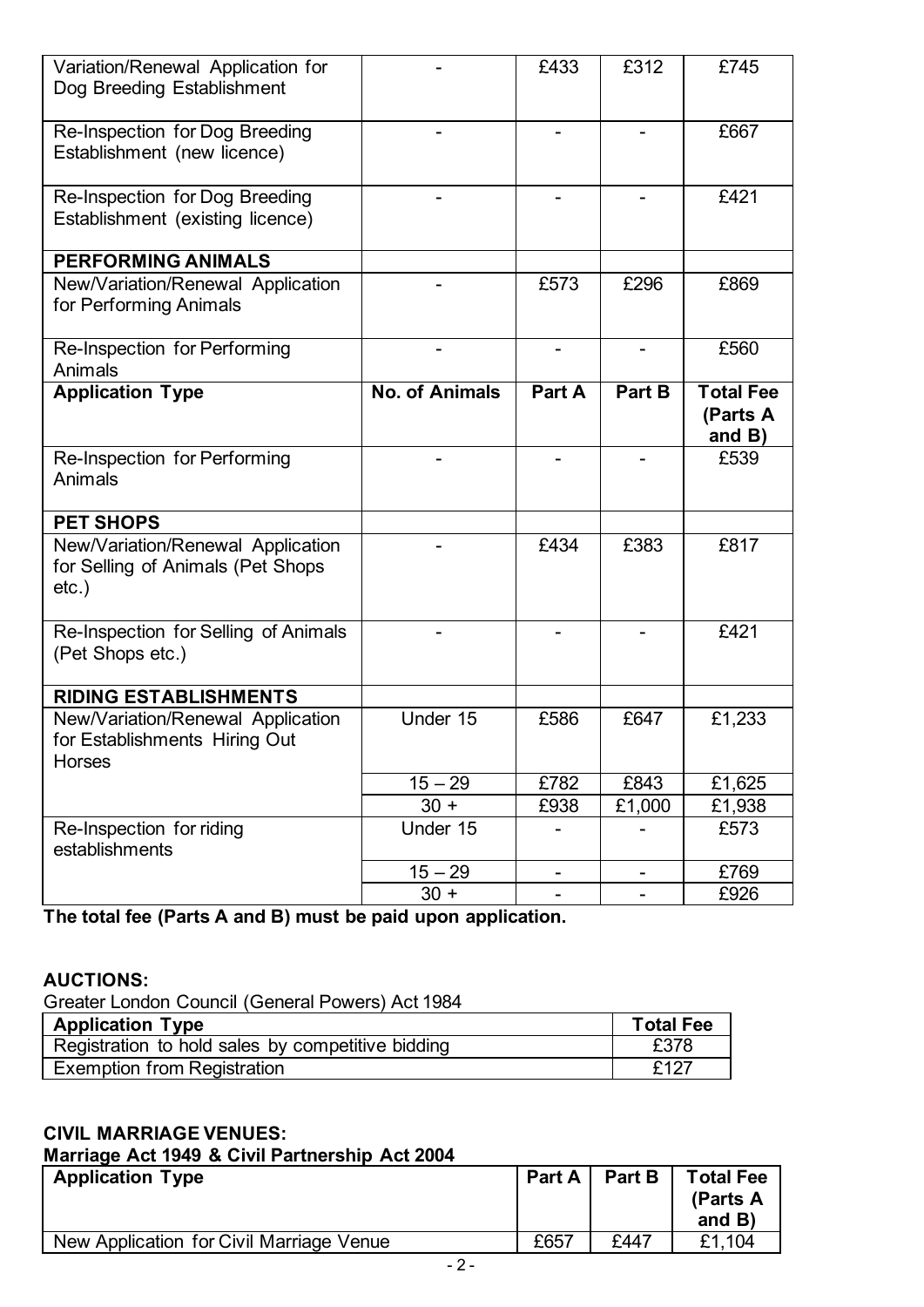| Renewal Application for Civil Marriage Venue       | $\overline{\phantom{0}}$ | $\overline{\phantom{0}}$ | £1,075 |
|----------------------------------------------------|--------------------------|--------------------------|--------|
| Notification of Changes (e.g. naming new person as | $\overline{\phantom{0}}$ | $\overline{\phantom{0}}$ | £43    |
| licence holder) and issue of amended certificate   |                          |                          |        |

**The total fee (Parts A and B) must be paid upon application.**

# **DANGEROUS WILD ANIMALS:**

**Dangerous Wild Animals Act 1976** Application Type **Part A Part A Part B** Total Fee **(Parts A and B)** New Application for Dangerous Wild Animals<br>
Renewal Application for Dangerous Wild Animals<br>
Fenewal Application for Dangerous Wild Animals<br>
Fenewal Application for Dangerous Wild Animals Renewal Application for Dangerous Wild Animals - - £603

**The total fee (Parts A and B) must be paid upon application.**

#### **FIREWORKS (Explosives licences for specific periods): The Explosives Regulations 2014**

| <b>APPLICATION TYPE</b>                                           | <b>DURATION OF</b><br><b>LICENCE</b> | <b>TOTAL FEE</b>                                                         |
|-------------------------------------------------------------------|--------------------------------------|--------------------------------------------------------------------------|
| New licence to store<br>explosives UNDER<br>250 <sub>kg</sub>     | 1 Year                               | £109                                                                     |
|                                                                   | 2 Years                              | $\overline{E}$ 141                                                       |
|                                                                   | 3 Years                              | £173                                                                     |
|                                                                   | 4 Years                              | £206                                                                     |
|                                                                   | 5 Years                              | £238                                                                     |
| Renewal licence to store<br>explosives UNDER<br>250 <sub>kg</sub> | 1 Year                               | £54                                                                      |
|                                                                   | 2 Years                              | £86                                                                      |
|                                                                   | 3 Years                              | £120                                                                     |
|                                                                   | 4 Years                              | £152                                                                     |
|                                                                   | 5 Years                              | £185                                                                     |
| New licence to store<br>explosives over 250kg                     | 1 Year                               | £185                                                                     |
|                                                                   | 2 Years                              | £243                                                                     |
|                                                                   | 3 Years                              | £304                                                                     |
|                                                                   | 4 Years                              | £374                                                                     |
|                                                                   | 5 Years                              | £423                                                                     |
| Renewal licence to store<br>explosives over 250kg                 | 1 Year                               | £86                                                                      |
|                                                                   | 2 Years                              | £147                                                                     |
|                                                                   | 3 Years                              | £206                                                                     |
|                                                                   | 4 Years                              | £266                                                                     |
|                                                                   | 5 Years                              | £326                                                                     |
| Any kind of variation                                             |                                      | Reasonable cost of the<br>work carried out by the<br>licensing authority |
| Transfer of licence or<br>registration                            |                                      | £36                                                                      |
| Replacement licence<br>document                                   |                                      | £36                                                                      |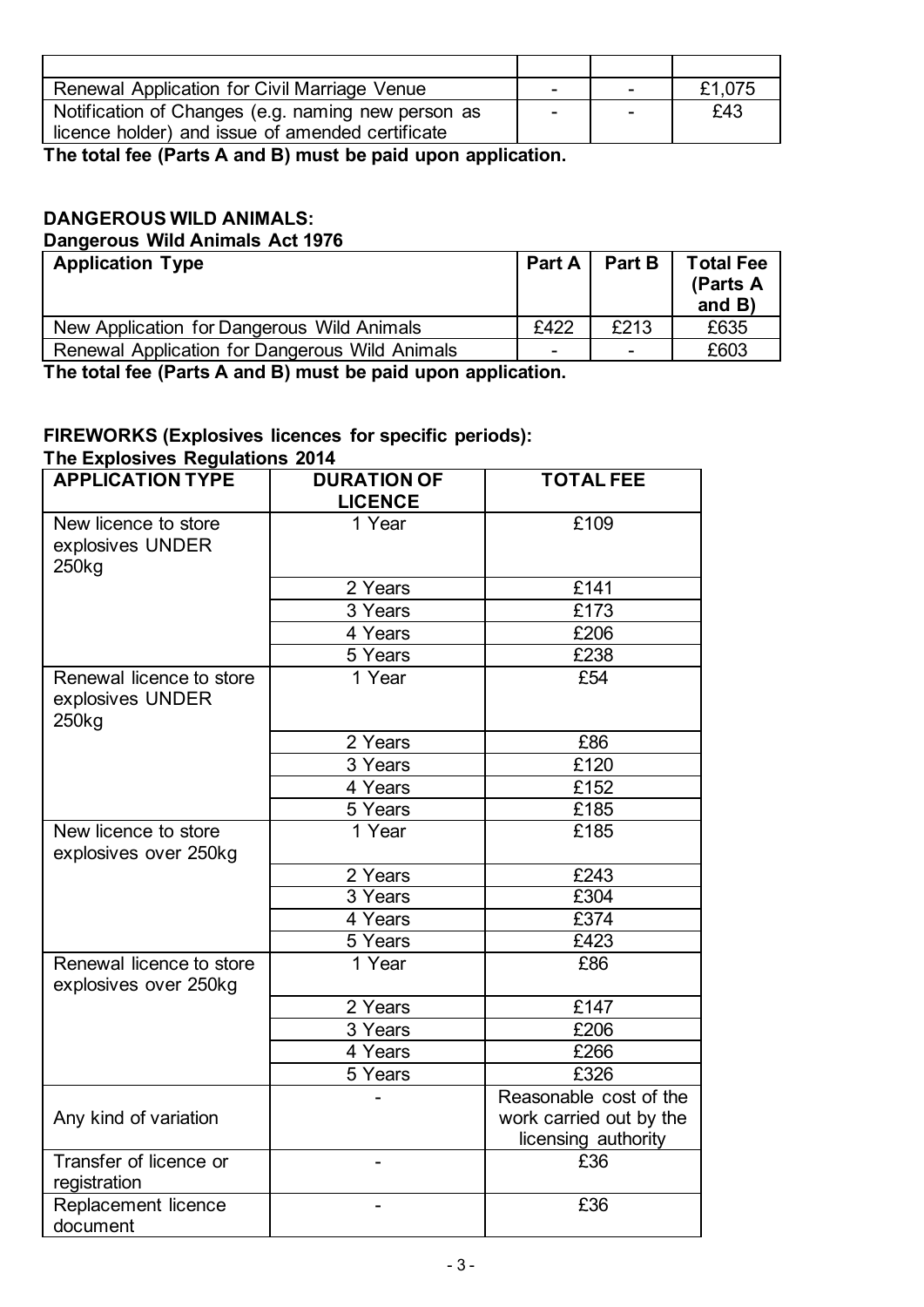| All year Fireworks supply | - | £50C |
|---------------------------|---|------|
| licence                   |   |      |

# **Gambling Act 2005**

**Please see separate fee sheet**

#### **HAIRDRESSERS:**

Greater London Council (General Powers) Act, 1967 Free (by law)

#### **HYPNOTISM:**

**Hypnotism Act 1952**

| <b>Application Type</b>                                            | <b>Total Fee</b> |
|--------------------------------------------------------------------|------------------|
| Application for consent to conduct an exhibition, demonstration or | £138             |
| performance of hypnotism                                           |                  |

#### **LAUNDRETTES:**

Greater London Council (General Powers) Act 1973 Free (by law)

#### **Licensing Act 2003 Please see separate fee sheet**

# **OCCASIONAL SALES:**

London Local Authorities Act 1996

| <b>Application Type</b>        |                          | Part A   Part B          | <b>Total Fee</b><br>(Parts A<br>and $B$ ) |
|--------------------------------|--------------------------|--------------------------|-------------------------------------------|
| Initial Application            | £424                     | £75                      | £499                                      |
| <b>Subsequent Applications</b> | $\overline{\phantom{0}}$ | $\overline{\phantom{0}}$ | £217                                      |

**The total fee (Parts A and B) must be paid upon application.**

# **PAVEMENT LICENCE:**

Business And Planning Act 2020

| <b>Application Type</b>                      | <b>Total Fee</b> |
|----------------------------------------------|------------------|
| New/Renewal Application for Pavement Licence | £100             |

# **PLEASURE BOATS:**

Public Health Acts Amendment Act 1907

| <b>Application Type</b>             | <b>Total Fee</b> |
|-------------------------------------|------------------|
| Application for a boat hire licence | £274             |
| Variation for a boat hire licence   | £138             |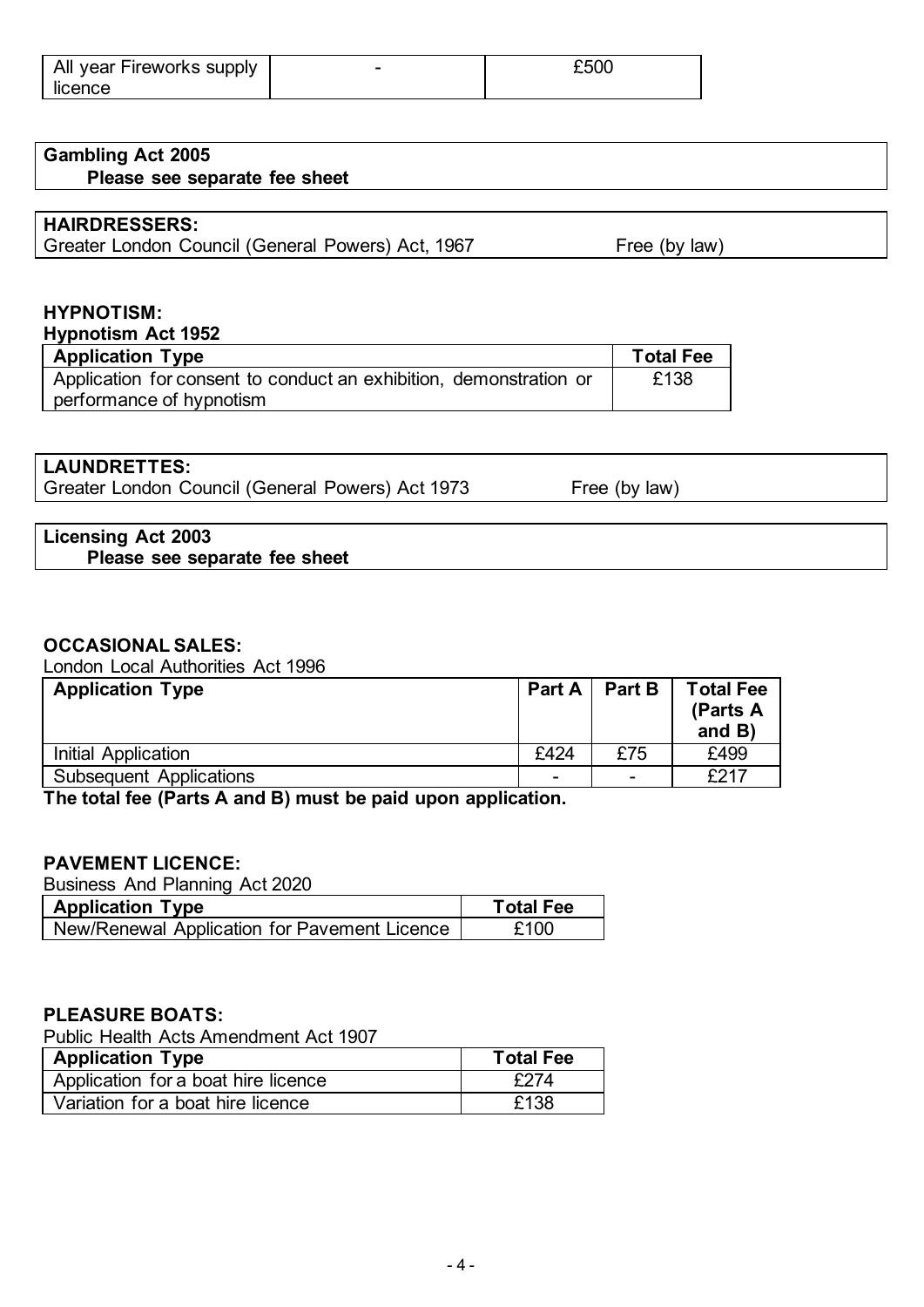# **SCRAP METAL DEALERS:**

Scrap Metal Dealers Act 2013

| <b>Scrap Metal Dealer Type</b> | <b>Application Type</b> | Part | Part B | <b>Total Fee</b>      |
|--------------------------------|-------------------------|------|--------|-----------------------|
|                                |                         | A    |        | (Parts A<br>and $B$ ) |
| Site Licence                   | <b>New</b>              | £117 | £371   | £488                  |
|                                | Variation               | £117 | £371   | £488                  |
|                                | Renewal                 | £117 | £371   | £488                  |
| <b>Collector's Licence</b>     | <b>New</b>              | £117 | £118   | £235                  |
|                                | Variation               | £117 | £118   | £235                  |
|                                | Renewal                 | £117 | £118   | £235                  |

**The total fee (Parts A and B) must be paid upon application.**

#### **SEX ESTABLISHMENTS**:

Local Government (Miscellaneous Provisions) Act 1982 & Greater London Council (General Powers) Act 1986

| <b>Application Type</b>                         | Part A | <b>Part B</b>            | <b>Total Fee</b><br>(Parts A<br>and $B$ ) |
|-------------------------------------------------|--------|--------------------------|-------------------------------------------|
| New Application for Sex Establishment Venue     | £712   | £1,856                   | £2,568                                    |
| Renewal Application for Sex Establishment Venue | ۰      | $\overline{\phantom{0}}$ | £1,660                                    |
|                                                 |        |                          |                                           |

**The total fee (Parts A and B) must be paid upon application.**

#### **SPECIAL TREATMENTS:**

London Local Authorities Act 1991

| <b>Bands</b>                                    | <b>Application Type</b> | Part<br>A                | Part B                   | <b>Total Fee</b><br>(Parts A<br>and $B$ ) |
|-------------------------------------------------|-------------------------|--------------------------|--------------------------|-------------------------------------------|
| A - Establishments that offer invasive<br>and   | <b>New</b>              | £456                     | £394                     | £850                                      |
| high-risk procedures such as lasers,            | Variation               |                          |                          | £422                                      |
| electrolysis, tattooing, body piercing,<br>body | Renewal                 |                          |                          | £680                                      |
| message.                                        | Transfer                |                          |                          | £318                                      |
|                                                 | Occasional              |                          |                          | £424                                      |
| B - Establishments that offer medium<br>risk    | <b>New</b>              | £456                     | £169                     | £625                                      |
| and Non-invasive treatments such as<br>UV       | Variation               |                          |                          | £283                                      |
| tanning, facials and others.                    | Renewal                 |                          | $\blacksquare$           | £495                                      |
|                                                 | <b>Transfer</b>         |                          |                          | £178                                      |
|                                                 | Occasional              |                          |                          | £314                                      |
| C - Establishments that offer<br>manicures,     | <b>New</b>              | £287                     | £169                     | £456                                      |
| pedicures, nail extensions and/or ear           | Variation               | $\overline{\phantom{0}}$ | $\overline{\phantom{0}}$ | £253                                      |
| piercing only.                                  | Renewal                 |                          |                          | £362                                      |
|                                                 | Transter                |                          | ۰                        | £178                                      |
|                                                 | Occasional              |                          |                          | £265                                      |
|                                                 | Amendment               |                          |                          | £39                                       |
|                                                 | Replacement             |                          |                          | £39                                       |

**The total fee (Parts A and B) must be paid upon application.**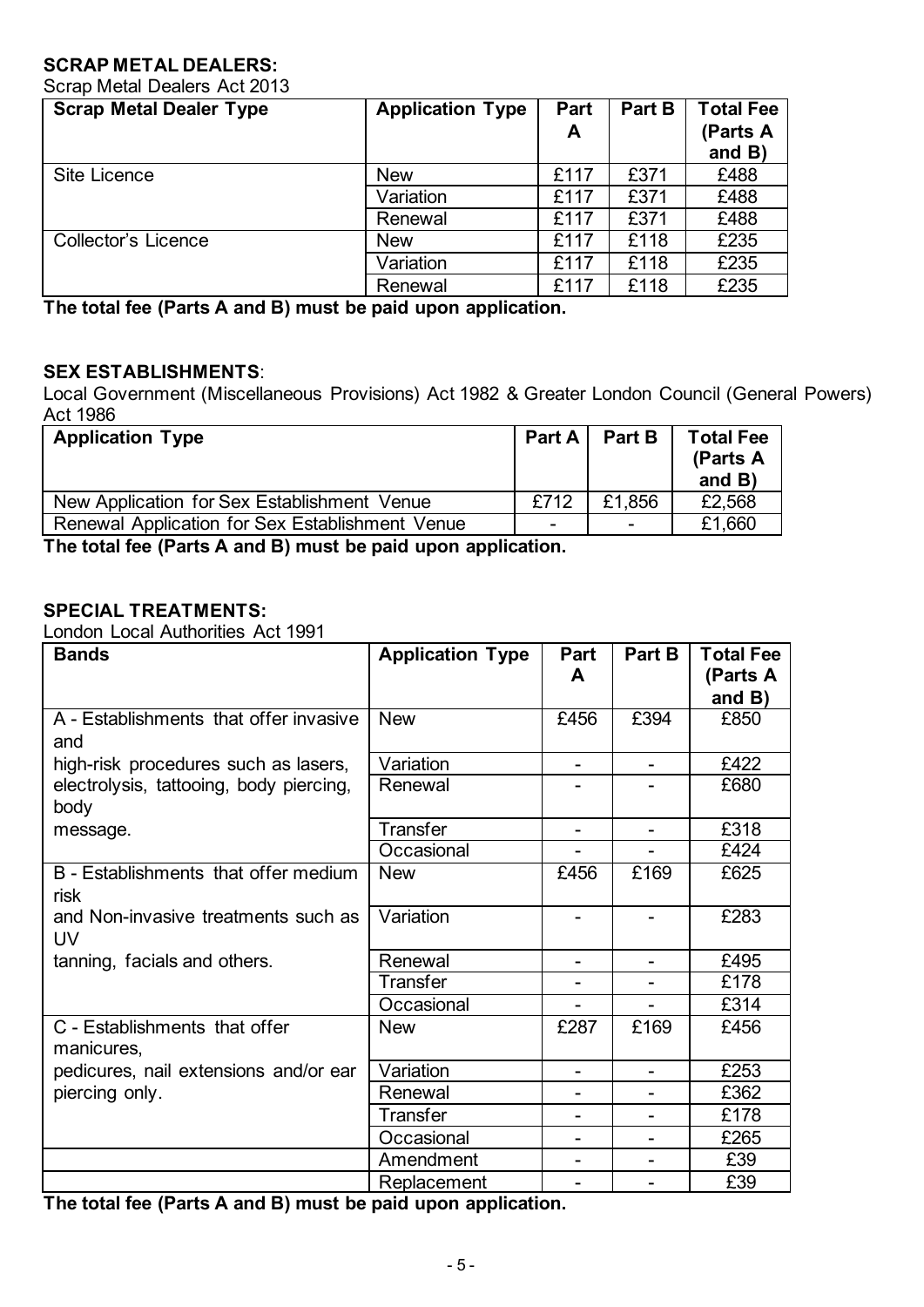# **STREET TRADING:**

London Local Authorities Act 1990

| <b>Application Type</b>                                                                                     | Size (where<br>applicable)                                        | Part A | Part B | <b>Total Fee</b><br>(Parts A |
|-------------------------------------------------------------------------------------------------------------|-------------------------------------------------------------------|--------|--------|------------------------------|
| <b>Tables &amp; Chairs Annual</b><br>Licence                                                                | Up to 3sq. m                                                      | £296   | £86    | and $B$ )<br>£382            |
|                                                                                                             | Between 3.01 and<br>$10$ sq.m                                     | £296   | £283   | £579                         |
|                                                                                                             | Between 10.01 and<br>$15$ sq.m                                    | £296   | £832   | £1,128                       |
|                                                                                                             | Between 15.01 and<br>(maximum) 25 sq.m                            | £296   | £1,929 | £2,225                       |
| Stalls/Vans                                                                                                 |                                                                   | £73    | £149   | £222                         |
| Forecourt of Shops in<br>Designated Area                                                                    |                                                                   | £301   | £768   | £1,069                       |
| Temporary licence for a<br>single event for a 'Seasonal'<br>or 'Farmers' Market of up to<br>20 stalls for a | Market which requires<br>the closure of a non-<br>classified road | £390   | £124   | £514                         |
| maximum of 4 days'<br>duration, 3                                                                           | Market on the footway<br>only                                     | £286   | £101   | £387                         |
| $types -$                                                                                                   | Any other market/event                                            |        |        | Price on<br>application      |
| Temporary licence for goods<br>on highway (6 months<br>maximum)                                             |                                                                   |        |        | Price on<br>application      |

**The total fee (Parts A and B) must be paid upon application.**

### **ZOOS:**

Zoo Licensing Act 1981

| <b>Application Type</b>                              | <b>Part A</b> | Part B | <b>Total Fee</b><br>(Parts A<br>and $B$ ) |
|------------------------------------------------------|---------------|--------|-------------------------------------------|
| ZOO - FULL                                           |               |        |                                           |
| Notification of intention to apply for a zoo licence |               |        | £80                                       |
| New application for a zoo licence                    | £1,648        | £3,941 | £5,589                                    |
| Renewal of licence (every 6 years)                   | £1,648        | £5,507 | £7,155                                    |
| <b>Transfer of licence</b>                           |               |        | £570                                      |
| Variation of a zoo licence                           |               |        | Price on                                  |
|                                                      |               |        | application                               |
| ZOO – SPECIALISED EXEMPTIONS<br>e.g. smallholdings   |               |        |                                           |
| Notification of intention to apply for a zoo licence |               |        | £80                                       |
| New application for a zoo licence                    | £504          | £2,797 | £3,301                                    |
| Renewal of licence (every 6 years)                   | £504          | £4,363 | £4,867                                    |
| <b>Transfer of licence</b>                           |               |        | £570                                      |
| Variation of a zoo licence                           |               |        | Price on                                  |
|                                                      |               |        | application                               |

**The total fee (Parts A and B) must be paid upon application.**